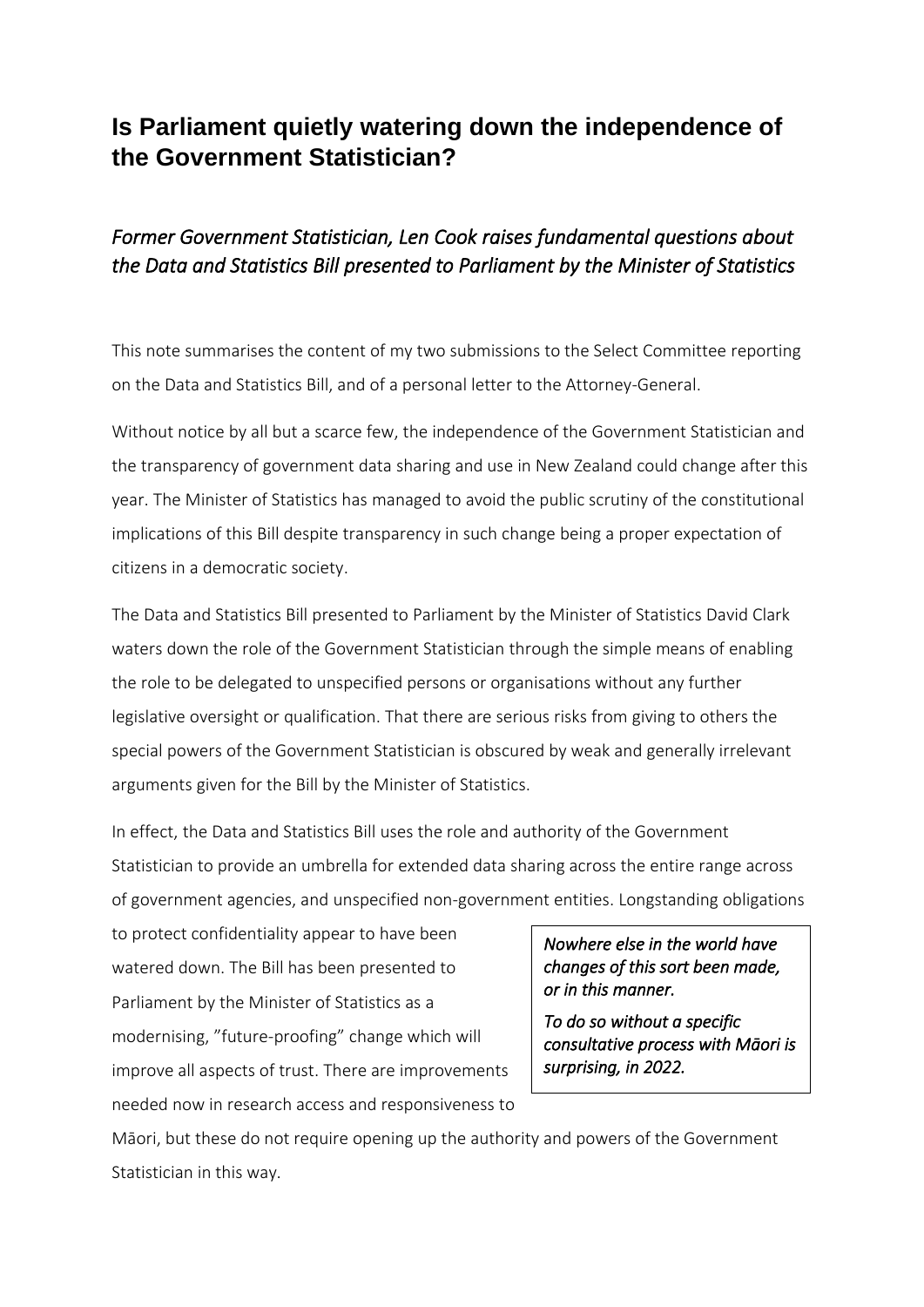### *Data and Statistics Bill – Assumptions not tested*

The arguments for the Bill do not acknowledge that administrative records have limits in their use for informing those policy areas that have been found to be weak. This is because the administrative records of government departments provide data about current policies and practice, from the perspective of government administration. Those countries that have the most reliance on administrative records for official statistics generally have wide ranging administrative registers for addresses and personal details. Such registers require continued compliance by citizens with registration processes that are rarely seen or accepted in Westminster systems.

The Data and Statistics Bill is to be put in place without the strong legislative oversight and regulation of data sharing and data linkage across government that is in place in other countries, such as the Australian Data Availability and Transparency Act 2022, or the United Kingdom Digital Economy Act 2017.

|                           | The arguments of the Minister for the Bill are:                                |
|---------------------------|--------------------------------------------------------------------------------|
| <b>The</b>                |                                                                                |
| arguments<br>presented by | • "The 1975 Act makes no reference to data at all".                            |
| the Minister              | • "It lacks the flexibility to respond to the changes in data and digital that |
| in speeches               | we are seeing."                                                                |
| are hardly                | • " but this Act was written before personal computers were                    |
| compelling,               | widespread, before social media, before the cultural changes that              |
| and I regard              | technology continues to drive."                                                |
| their selection           | • "It does not provide the kinds of tools we need to boost the supply and      |
| as insulting to           | quality of administrative data-so, this is data that's collected for other     |
| the public by             | purposes, often: for registrations, service delivery, transactions,            |
| their<br>frivolousness    | recordkeeping."                                                                |
| and                       | • " it modernises the framework for accessing data and research."              |
| generality.               | • " and supports Stats New Zealand to become a data-first agency, an           |
|                           | administrative data-first agency."                                             |

### *Data and Statistics Bill – Constitutional implications not transparent*

It is the independence of the Government Statistician in the guardianship of confidential information provided to government only for statistical use that underpins trust in official statistics. Official statistics bring confidence in how we measure progress or lack of on economic, environmental and social concerns, reporting regardless of the political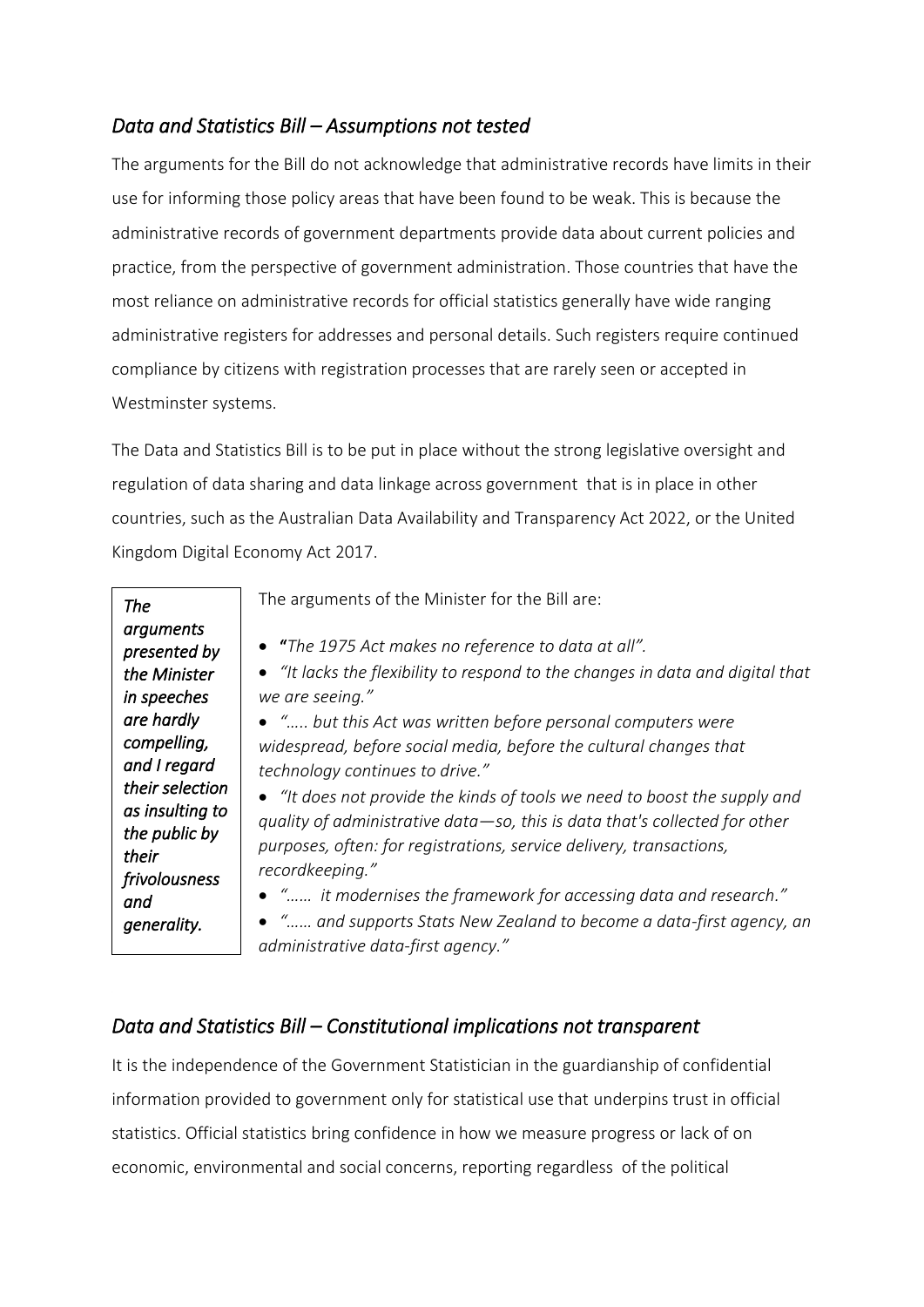predisposition of Ministers of the day. Citizens, business, international organisations and ratings agencies are all stakeholders who depend on this trust.

After enactment, the Data and Statistics Bill will bring the Government Statistician into the fold of the policy, enforcement and operational agencies of government through permitting

data sharing on an unspecified scale. This would make unavoidable a reversal in the long-standing constitutional checks on involvement by the Government Statistician in policy advocacy or justifying the operational delivery of policies. They are briefly referred to in the report of the Select Committee.

*In providing others with the powers of the Government Statistician, as statistical clones, concerns of the public legitimacy of statistical functions critical to trust in government may lead to a loss of trust we need to have in the role.* 

The Data and Statistics Bill permits the delegation to other persons and agencies of the

powers that have been unique to Statistics New Zealand and the Government Statistician for some 110 years. Bodies that could receive such a delegation exist because of purposes that must at some time conflict with the statistician's impartiality, protection of confidentiality and privacy whenever their role

*No policy, service or compliance organisation that I am aware of has maintained without question a consistent reputation for being responsible, scientific and transparent, for as long as the Government Statistician has.* 

involves policy, service delivery, advocacy, enforcement or surveillance. It is near impossible for any organisation with other functions to either meet or be perceived to meet obligations of impartiality.

### *Data and Statistics Bill – Propagating clones of the Government Statistician*

To apply properly the legislative authority for legitimising clones that could publish trustworthy statistics with the duty of care required of the Government Statistician would necessitate having expertise that is not an essential requirement or condition of appointment to other positions, and which would be rarely met. The Data and Statistics Bill will also water down the obligations on the Government Statistician to guarantee to protect the confidentiality of statistical responses, a reduced duty of care about which the Minister has not yet drawn attention to.